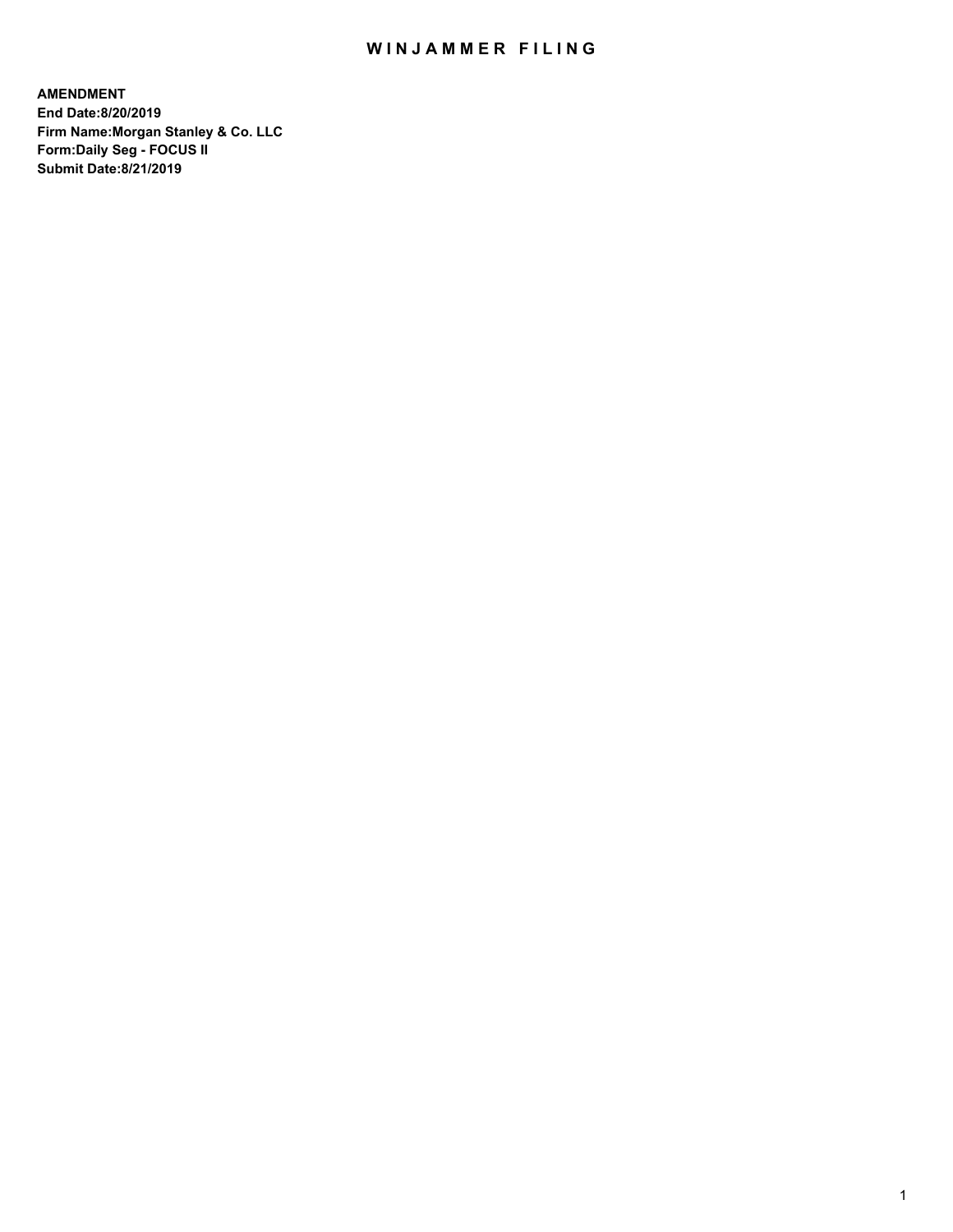**AMENDMENT End Date:8/20/2019 Firm Name:Morgan Stanley & Co. LLC Form:Daily Seg - FOCUS II Submit Date:8/21/2019 Daily Segregation - Cover Page**

| Name of Company                                                                                                                                                                                                                                                                                                                | Morgan Stanley & Co. LLC                               |
|--------------------------------------------------------------------------------------------------------------------------------------------------------------------------------------------------------------------------------------------------------------------------------------------------------------------------------|--------------------------------------------------------|
| <b>Contact Name</b>                                                                                                                                                                                                                                                                                                            | <b>Ikram Shah</b>                                      |
| <b>Contact Phone Number</b>                                                                                                                                                                                                                                                                                                    | 212-276-0963                                           |
| <b>Contact Email Address</b>                                                                                                                                                                                                                                                                                                   | Ikram.shah@morganstanley.com                           |
| FCM's Customer Segregated Funds Residual Interest Target (choose one):<br>a. Minimum dollar amount: ; or<br>b. Minimum percentage of customer segregated funds required:% ; or<br>c. Dollar amount range between: and; or<br>d. Percentage range of customer segregated funds required between:% and%.                         | 235,000,000<br><u>0</u><br>0 <sup>0</sup><br><u>00</u> |
| FCM's Customer Secured Amount Funds Residual Interest Target (choose one):<br>a. Minimum dollar amount: ; or<br>b. Minimum percentage of customer secured funds required:%; or<br>c. Dollar amount range between: and; or<br>d. Percentage range of customer secured funds required between:% and%.                            | 140,000,000<br><u>0</u><br>0 Q<br>0 <sup>0</sup>       |
| FCM's Cleared Swaps Customer Collateral Residual Interest Target (choose one):<br>a. Minimum dollar amount: ; or<br>b. Minimum percentage of cleared swaps customer collateral required:% ; or<br>c. Dollar amount range between: and; or<br>d. Percentage range of cleared swaps customer collateral required between:% and%. | 92,000,000<br><u>0</u><br><u>00</u><br>00              |

Attach supporting documents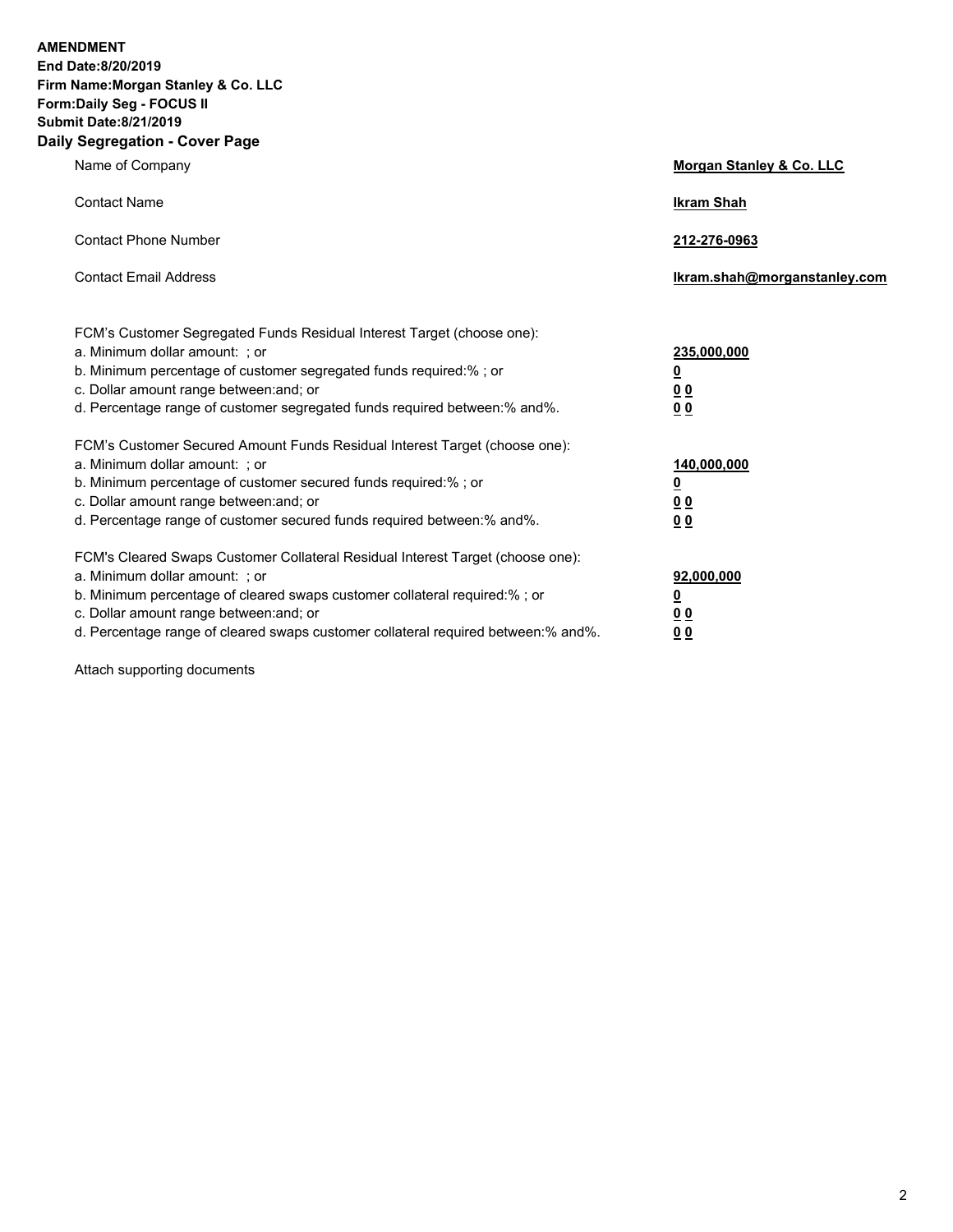|          | <b>AMENDMENT</b><br>End Date:8/20/2019<br>Firm Name: Morgan Stanley & Co. LLC<br>Form: Daily Seg - FOCUS II<br><b>Submit Date: 8/21/2019</b><br><b>Daily Segregation - Secured Amounts</b> |                                          |
|----------|--------------------------------------------------------------------------------------------------------------------------------------------------------------------------------------------|------------------------------------------|
|          | Foreign Futures and Foreign Options Secured Amounts                                                                                                                                        |                                          |
|          | Amount required to be set aside pursuant to law, rule or regulation of a foreign                                                                                                           | $0$ [7305]                               |
|          | government or a rule of a self-regulatory organization authorized thereunder                                                                                                               |                                          |
| 1.       | Net ledger balance - Foreign Futures and Foreign Option Trading - All Customers                                                                                                            |                                          |
|          | A. Cash                                                                                                                                                                                    | 3,137,465,793 [7315]                     |
|          | B. Securities (at market)                                                                                                                                                                  | 2,384,525,712 [7317]                     |
| 2.<br>3. | Net unrealized profit (loss) in open futures contracts traded on a foreign board of trade<br>Exchange traded options                                                                       | -265,602,347 [7325]                      |
|          | a. Market value of open option contracts purchased on a foreign board of trade                                                                                                             | 22,346,290 [7335]                        |
|          | b. Market value of open contracts granted (sold) on a foreign board of trade                                                                                                               | -23,796,030 [7337]                       |
| 4.       | Net equity (deficit) (add lines 1.2. and 3.)                                                                                                                                               | 5,254,939,418 [7345]                     |
| 5.       | Account liquidating to a deficit and account with a debit balances - gross amount                                                                                                          | 127,730,591 [7351]                       |
|          | Less: amount offset by customer owned securities                                                                                                                                           | -127,362,742 [7352] 367,849 [7354]       |
| 6.       | Amount required to be set aside as the secured amount - Net Liquidating Equity                                                                                                             | 5,255,307,267 [7355]                     |
|          | Method (add lines 4 and 5)                                                                                                                                                                 |                                          |
| 7.       | Greater of amount required to be set aside pursuant to foreign jurisdiction (above) or line                                                                                                | 5,255,307,267 [7360]                     |
|          | 6.                                                                                                                                                                                         |                                          |
| 1.       | FUNDS DEPOSITED IN SEPARATE REGULATION 30.7 ACCOUNTS<br>Cash in banks                                                                                                                      |                                          |
|          | A. Banks located in the United States                                                                                                                                                      | 436,893,453 [7500]                       |
|          | B. Other banks qualified under Regulation 30.7                                                                                                                                             | 515,968,604 [7520] 952,862,057           |
|          |                                                                                                                                                                                            | [7530]                                   |
| 2.       | Securities                                                                                                                                                                                 |                                          |
|          | A. In safekeeping with banks located in the United States                                                                                                                                  | 496,577,190 [7540]                       |
|          | B. In safekeeping with other banks qualified under Regulation 30.7                                                                                                                         | 0 [7560] 496,577,190 [7570]              |
| 3.       | Equities with registered futures commission merchants                                                                                                                                      |                                          |
|          | A. Cash                                                                                                                                                                                    | 6,497,233 [7580]                         |
|          | <b>B.</b> Securities                                                                                                                                                                       | $0$ [7590]                               |
|          | C. Unrealized gain (loss) on open futures contracts<br>D. Value of long option contracts                                                                                                   | 2,863,475 [7600]<br><u>0</u> [7610]      |
|          | E. Value of short option contracts                                                                                                                                                         | 0 [7615] <b>9,360,708</b> [7620]         |
| 4.       | Amounts held by clearing organizations of foreign boards of trade                                                                                                                          |                                          |
|          | A. Cash                                                                                                                                                                                    | $0$ [7640]                               |
|          | <b>B.</b> Securities                                                                                                                                                                       | $0$ [7650]                               |
|          | C. Amount due to (from) clearing organization - daily variation                                                                                                                            | $0$ [7660]                               |
|          | D. Value of long option contracts                                                                                                                                                          | $0$ [7670]                               |
|          | E. Value of short option contracts                                                                                                                                                         | 0 [7675] 0 [7680]                        |
| 5.       | Amounts held by members of foreign boards of trade                                                                                                                                         |                                          |
|          | A. Cash                                                                                                                                                                                    | 2,369,335,593 [7700]                     |
|          | <b>B.</b> Securities                                                                                                                                                                       | 1,887,948,522 [7710]                     |
|          | C. Unrealized gain (loss) on open futures contracts<br>D. Value of long option contracts                                                                                                   | -268,465,822 [7720]<br>22,346,290 [7730] |
|          | E. Value of short option contracts                                                                                                                                                         | -23,796,030 [7735] 3,987,368,553         |
|          |                                                                                                                                                                                            | $[7740]$                                 |
| 6.       | Amounts with other depositories designated by a foreign board of trade                                                                                                                     | $0$ [7760]                               |
| 7.       | Segregated funds on hand                                                                                                                                                                   | $0$ [7765]                               |
| 8.       | Total funds in separate section 30.7 accounts                                                                                                                                              | 5,446,168,508 [7770]                     |
| 9.       | Excess (deficiency) Set Aside for Secured Amount (subtract line 7 Secured Statement                                                                                                        | 190,861,241 [7380]                       |
|          | Page 1 from Line 8)                                                                                                                                                                        |                                          |
| 10.      | Management Target Amount for Excess funds in separate section 30.7 accounts                                                                                                                | 140,000,000 [7780]                       |

11. Excess (deficiency) funds in separate 30.7 accounts over (under) Management Target **50,861,241** [7785]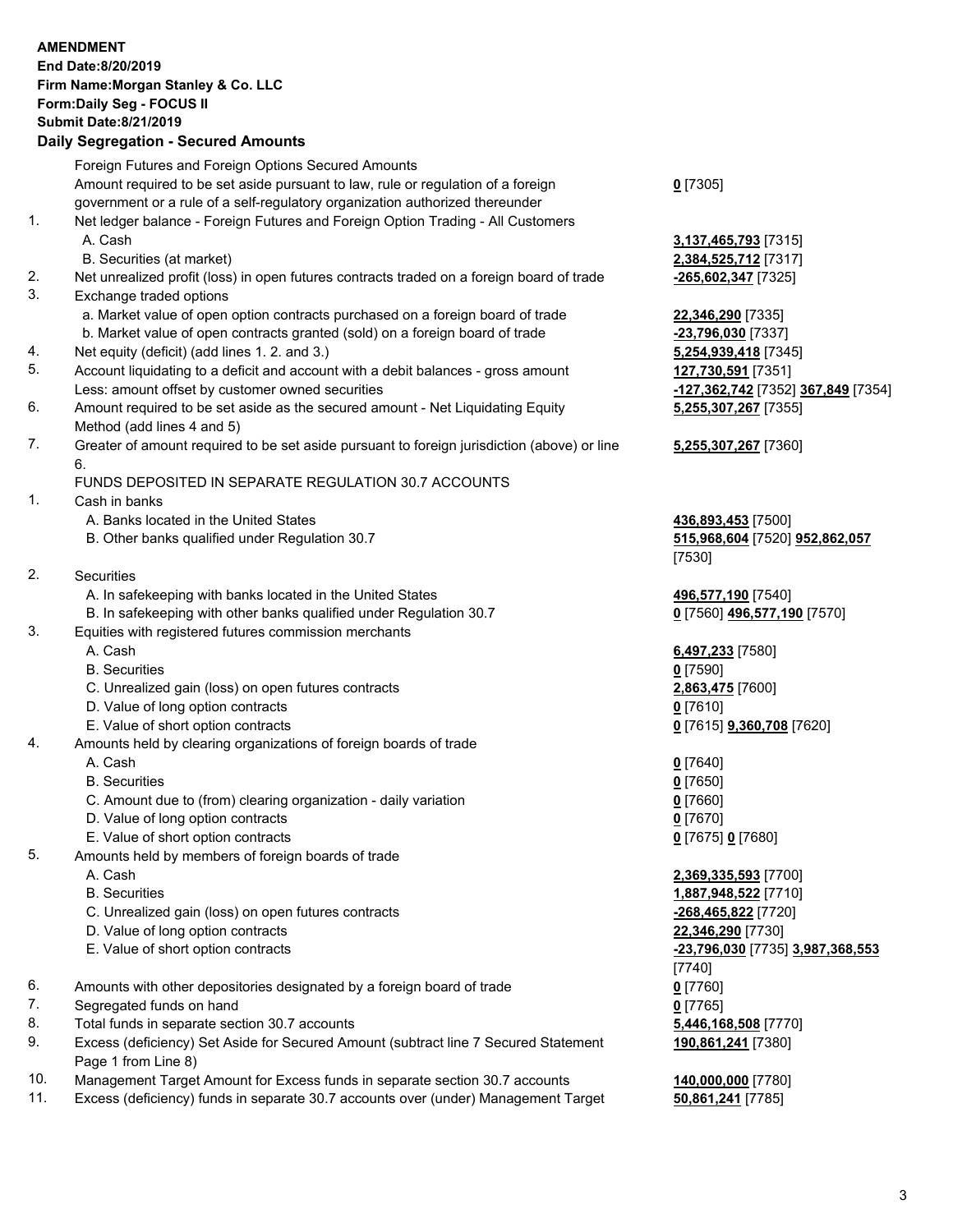|     | <b>AMENDMENT</b>                                                                    |                                                 |
|-----|-------------------------------------------------------------------------------------|-------------------------------------------------|
|     | End Date:8/20/2019                                                                  |                                                 |
|     | Firm Name: Morgan Stanley & Co. LLC                                                 |                                                 |
|     | Form: Daily Seg - FOCUS II                                                          |                                                 |
|     | <b>Submit Date:8/21/2019</b>                                                        |                                                 |
|     | Daily Segregation - Segregation Statement                                           |                                                 |
|     | SEGREGATION REQUIREMENTS(Section 4d(2) of the CEAct)                                |                                                 |
| 1.  | Net ledger balance                                                                  |                                                 |
|     | A. Cash                                                                             | 6,065,409,209 [7010]                            |
|     | B. Securities (at market)                                                           | 6,292,068,579 [7020]                            |
| 2.  | Net unrealized profit (loss) in open futures contracts traded on a contract market  | 5,379,980,124 [7030]                            |
| 3.  | Exchange traded options                                                             |                                                 |
|     | A. Add market value of open option contracts purchased on a contract market         | 1,015,531,051 [7032]                            |
|     | B. Deduct market value of open option contracts granted (sold) on a contract market | -837,245,442 [7033]                             |
| 4.  | Net equity (deficit) (add lines 1, 2 and 3)                                         | 17,915,743,521 [7040]                           |
| 5.  | Accounts liquidating to a deficit and accounts with                                 |                                                 |
|     | debit balances - gross amount                                                       | 224,307,171 [7045]                              |
|     | Less: amount offset by customer securities                                          | <mark>-223,936,081</mark> [7047] 371,090 [7050] |
| 6.  | Amount required to be segregated (add lines 4 and 5)                                | 17,916,114,611 [7060]                           |
|     | FUNDS IN SEGREGATED ACCOUNTS                                                        |                                                 |
| 7.  | Deposited in segregated funds bank accounts                                         |                                                 |
|     | A. Cash                                                                             | 4,697,697,112 [7070]                            |
|     | B. Securities representing investments of customers' funds (at market)              | $0$ [7080]                                      |
|     | C. Securities held for particular customers or option customers in lieu of cash (at | 778,801,437 [7090]                              |
|     | market)                                                                             |                                                 |
| 8.  | Margins on deposit with derivatives clearing organizations of contract markets      |                                                 |
|     | A. Cash                                                                             | 7,058,137,112 [7100]                            |
|     | B. Securities representing investments of customers' funds (at market)              | $0$ [7110]                                      |
|     | C. Securities held for particular customers or option customers in lieu of cash (at | 5,513,267,142 [7120]                            |
|     | market)                                                                             |                                                 |
| 9.  | Net settlement from (to) derivatives clearing organizations of contract markets     | <u>-38,929,892</u> [7130]                       |
| 10. | Exchange traded options                                                             |                                                 |
|     | A. Value of open long option contracts                                              | 1,015,531,051 [7132]                            |
|     | B. Value of open short option contracts                                             | -837, 245, 442 [7133]                           |
| 11. | Net equities with other FCMs                                                        |                                                 |
|     | A. Net liquidating equity                                                           | 15,353,127 [7140]                               |
|     | B. Securities representing investments of customers' funds (at market)              | $0$ [7160]                                      |
|     | C. Securities held for particular customers or option customers in lieu of cash (at | $0$ [7170]                                      |
|     | market)                                                                             |                                                 |
| 12. | Segregated funds on hand                                                            | $0$ [7150]                                      |
| 13. | Total amount in segregation (add lines 7 through 12)                                | 18,202,611,647 [7180]                           |
| 14. | Excess (deficiency) funds in segregation (subtract line 6 from line 13)             | 286,497,036 [7190]                              |
| 15. | Management Target Amount for Excess funds in segregation                            | 235,000,000 [7194]                              |
| 16. | Excess (deficiency) funds in segregation over (under) Management Target Amount      | 51,497,036 [7198]                               |

16. Excess (deficiency) funds in segregation over (under) Management Target Amount Excess